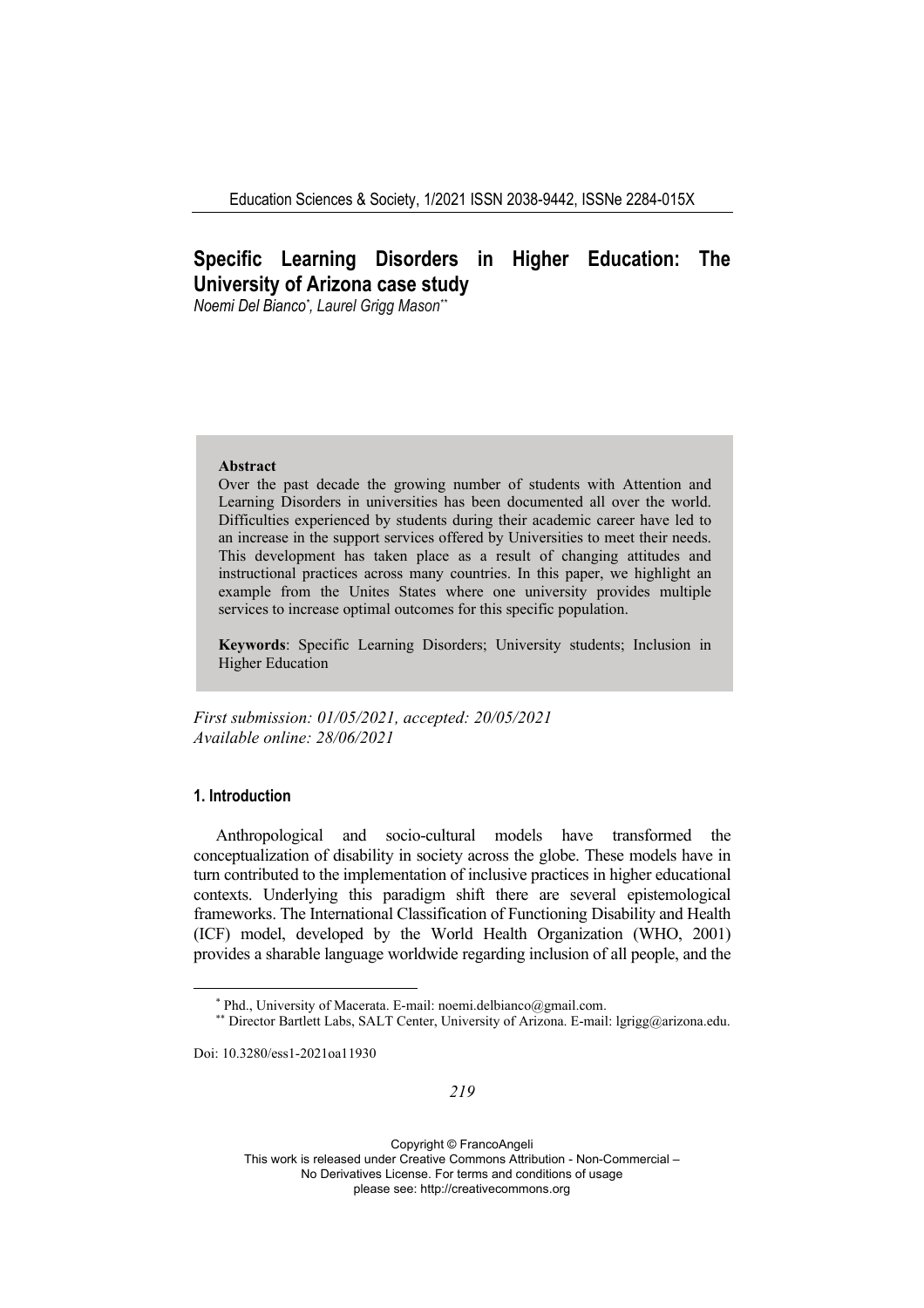UN Convention (2004) represents the internationally agreed upon regulatory framework about the inclusion of everyone.

The World Health Organization, through the ICF, aims to remove the emphasis of disabilities based on the causes or etiology, implementing a change from the biomedical to the biopsychosocial approach. From a biopsychosocial perspective, the functioning of the person is considered a complex interaction of multiple dynamics existing between biological, individual, and environmental factors (Ianes and Cramerotti, 2007; Lascioli and Pasqualotto, 2011; Chiappetta Cajola, 2019; Pinnelli and Fiorucci, 2021). The ICF provides opportunity to implement educational practices across the lifespan encouraging during the Quality of Life for everyone (Giaconi, 2015; Ianes, Cramerotti and Scapin, 2019).

The evolution of this perspective is also confirmed by the International Convention on the Rights of Persons with Disabilities (United Nations, 2004). The assumptions that were established within it bring out conceptual elements of high cultural and pedagogical depth with regard to disabilities, such as the participation and active citizenship of all, the inviolable rights of every man, and respect for the dignity and autonomy of all of all people. The Convention, while not adding new rights to the documents that preceded it, reaffirms them, with the aim of promptly responding to the needs and varied situations experienced by people with disabilities, thus introducing measures that require implementation (Terzi, 2013). Medeghini and collaborators (2015) in reiterating the crucial nature of the principles enshrined in the Convention argue that: «if a convention has been stipulated, it is because there is a violable and violated right that must be defended, also by building a common and shared language among nations» (Medeghini *et al*., 2015, p. 108).

Considering the aforementioned principles, the educational contexts, including higher education, have oriented their practices towards the implementation of support methods capable of promoting the inclusion of all. Starting from these assumptions, this contribution takes shape with the aim to provide paths that can foster significant learning and educational successes even for students with Specific Learning Disorders (SpLDs).

Specifically, we are going to present how the University of Arizona, in Tucson Arizona has built support paths for all students, making it possible to achieve academic success for those who have SpLDs.

### **2. Students with Specific Learning Disorders attending University**

The reference literature shows that University students with SpLDs are rising in number (Del Bianco, 2019; Rivera *et al*., 2019; Jacques and Abel,

*220*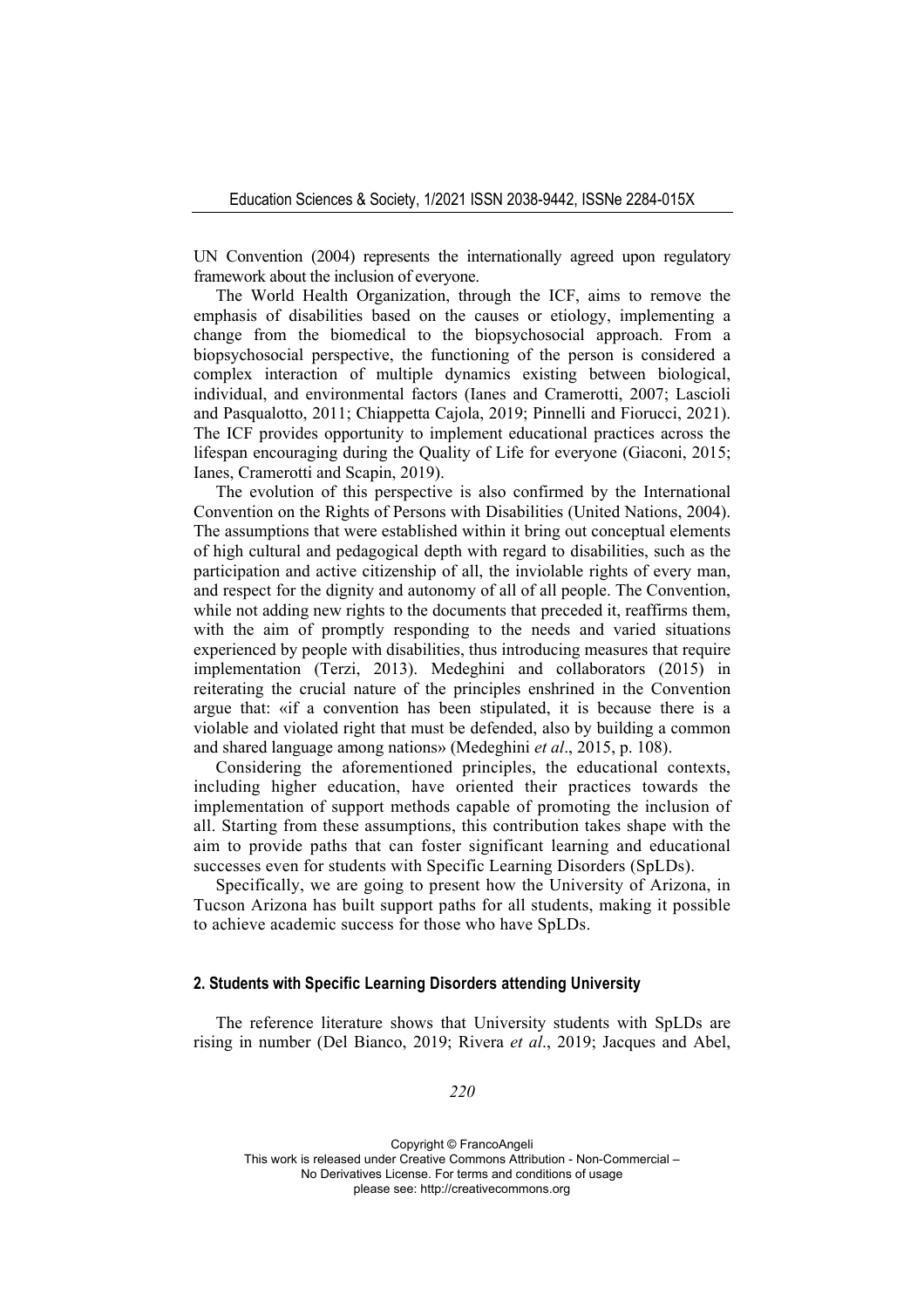2020; Schwartz, Hopkins and Stiefel, 2021). Despite this trend, the difficulties that students with SpLDs encounter during their academic career, compromise their performance and their growth in terms of educational success: only 41% of students with SpLDs ultimately obtain a college degree as compared with 52% of those without Learning Disabilities (DuPaul *et al*., 2017). Given this difference, we focus our attention on the main reasons that contribute to the lack of academic success.

Features of SpLDs vary from person to person, with different characteristics related to the age of the person, the intensity and the nature of the Disorder. In general, Specific Learning Disorders are identified as «organic-based neurological disorders with an evolutionary trend» (Zappaterra, 2016, p. 121) and the most common types «are those that impact the areas of reading, math and written expression» (Cortiella and Horowitz, 2014, p. 3).

Specifically, Dyslexia is the term associated with specific learning disabilities in reading, and the profile of a person with this disorder can be characterized, for example, by difficulty with phonemic awareness, phonological processing, difficulties with word decoding, fluency, rate of reading, rhyming, spelling, vocabulary, comprehension, etc. (Cortiella and Horowitz, 2014; Giaconi and Capellini, 2015).

The Specific Learning Disorder in math is called Dyscalculia. Although features of this disorder vary from person to person, common characteristics could include: «difficulty with counting, learning number facts and doing math calculations; difficulty with measurement, telling time, counting money and estimating number quantities; trouble with mental math and problemsolving strategies» (Cortiella and Horowitz, 2014, p. 4).

Learning difficulties associated with writing are identified as Dysgraphia and Dysorthography (Capellini and Souza, 2008; Giaconi and Capellini, 2015). In short, Dysgraphia appears as sloppy or illegible handwriting, the inability to copy or to realize the sequence of the letters in common words (Capellini and Souza, 2008), while the Dysorthography concerns the component of writing linked to correctness in terms of spelling and syntactic rules (Giaconi and Capellini, 2015).

The characteristics described above increase the likelihood that college students with Specific Learning Disorders experience a range of challenges in their academic careers that affect their educational performance (Heiman, 2006; Parker and Boutelle, 2009; Heiman and Olenik-Shemesh, 2012; Giaconi *et al*., 2018; Rivera *et al*., 2019; Del Bianco, 2019).

The difficulties faced by this student population can be narrowed down to two main areas: one closely related to school performance, related to difficulties in coping with academic skills; and another concerning the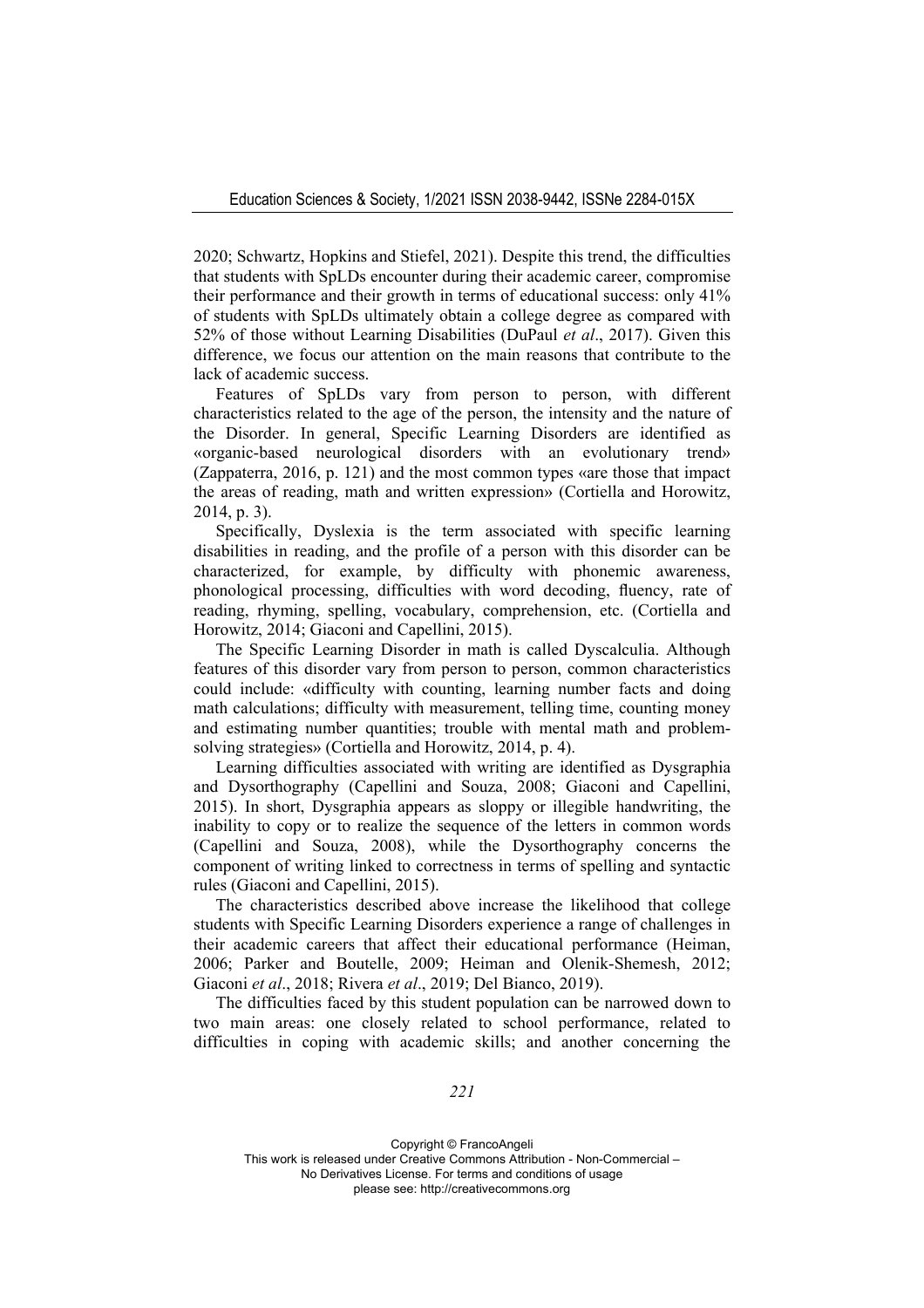different aspects of the subject's emotional life, within the social and psychological domains.

Concerning academic performance, research (Heiman, 2006; Heiman and Olenik-Shemesh, 2012; Giaconi *et al*., 2018) highlights how students with Specific Learning Disorders experience a broad range of learning challenges. In addition to the specific difficulties in the areas of reading, math, and written expression listed in the previous section, significant deficiencies in short or long range memory, spatial orientation, and time organization and management tasks are also observed. For this reason, students with SpLDs often need to develop a specific study method, as a first compensatory tool (Cornoldi, Tressoldi, Tretti and Vio, 2010; Friso Amadio, Paiano, Russo and Cornoldi, 2011; Giaconi and Capellini, 2015), which usually requires extra time and increases fatigue, as it is 'built' with reference to one's own personal learning process. As such, this population of students has to deal with their difficulties and/or with their ineffective learning strategies to adjust to heightened academic requirements in higher education (Wintre and Yaffe, 2000; Brinckerhoff, McGuire and Shaw, 2002; Heiman and Olenik-Shemesh, 2012).

With regard to the second macro area, the emotional sphere, studies (Cummings, Maddux and Casey, 2000; Hatcher *et al*., 2002; Angelini, Ghidoni and Stella, 2011; Heiman and Olenik-Shemesh, 2012; Giaconi and Capellini, 2015) reveal that in students with SpLDs in university courses, there is the presence of low self-esteem and poor tolerance to frustration with the presence of problems related to school adaptation. In particular, these students are at increased risk of vulnerability and isolation, low self-esteem, and difficulty in responding to daily demands (Roer-Strier, 2002); they often exhibit anxious and depressive states (Mugnaini *et al*., 2009); and they report higher levels of emotional distress and social concerns compared to non-SpLDs students (Heiman and Olenik-Shemesh, 2012). These difficulties are due to the inability to self-regulate and engage in independent, purposeful, self-serving behaviors affecting their learning (Rivera *et al*., 2019).

As the research states (Cortiella and Horowitz, 2014; Zappaterra, 2016; D'Angelo and Del Bianco, 2019) SpLDs fuel difficulties in academic achievement and related areas of learning, and for these reasons «such issues become even more urgent in the university context» (Zappaterra, 2016, p. 122).

## **3. Supports and strategy: how the University of Arizona supports with students with SpLDs**

In the academic contexts, there are several ways to prevent discrimination,

*222*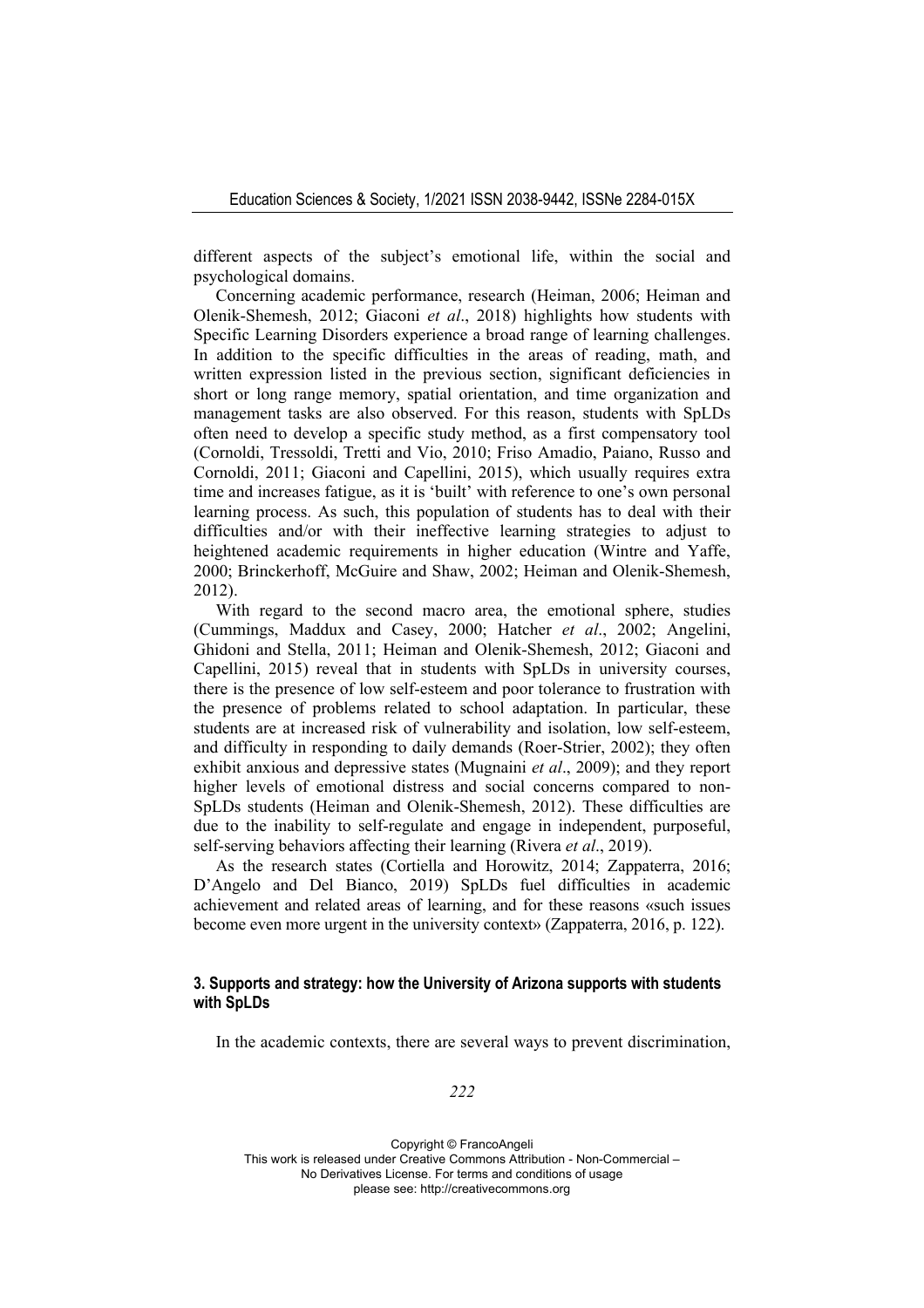removing barriers and implementing adjustments that are aimed to support students with critical issues (Kirkland, 2009).

Focusing our attention in the U.S. context, two laws govern disability in Higher Education. Section 504 of the Rehabilitation Act of 1973 (504) applies to colleges and universities that received federal funding. This law prohibits discrimination and requires that colleges and universities provide reasonable accommodations to remove barriers to full participation for people with disabilities. The protections afforded by the Americans with Disabilites Act of 1990 and its 2008 amendment are similar. However, this law extends these protections to all educational institutions, including private colleges that do not receive federal funding.

Considering legislative pillars and taking into account difficulties experienced by students with SpLDs, we present how the University of Arizona in Tucson, Arizona, shares responsibility across several campus centers to support the inclusion of these students legally, culturally, and academically.

With regard to the legal and cultural aspects, the Disability Resource Center (DRC) provides accommodations to all students, employees, and visitors to campus who experience barriers to their full participation in campus activities. The DRC recognizes that 504 and ADA are reactive in nature rather than proactive. They are operationalized on an individual basis when a disabled person makes a request for accommodations, framing disability in the Individual/Medical Model (Linton, 1997). The legislation provides little in the way of guidance to make environments more inclusive and accessible. In response to this, the DRC proactively works with the campus community to shift the narrative around disability to a social justice perspective, encouraging the implementation of Universal Design (DO-IT, 2021) and Universal Design for Learning (CAST, 2018) principles in physical spaces, social programming, technology, and curricular matters (Disability Resource Center brochure). The Disability Cultural Center (DCC) provides a physical space for the disability community and organizes events and programs for students, faculty and staff where disability identity and culture are explored and celebrated, with a specific focus on the intersection of disability with other identities. From a broader perspective, Disability Cultural Centers advance inclusive practices and advocate that disability be included diversity initiatives (Elmore, Saia, and Thomson, 2018). One of just a few in the United States, the DCC serves as a hub for community, advocacy, and activism to promote positive disability identity and to develop a community rooted in pride and equity. In addition, the DCC coordinates educational programming for non-disabled people.

*223*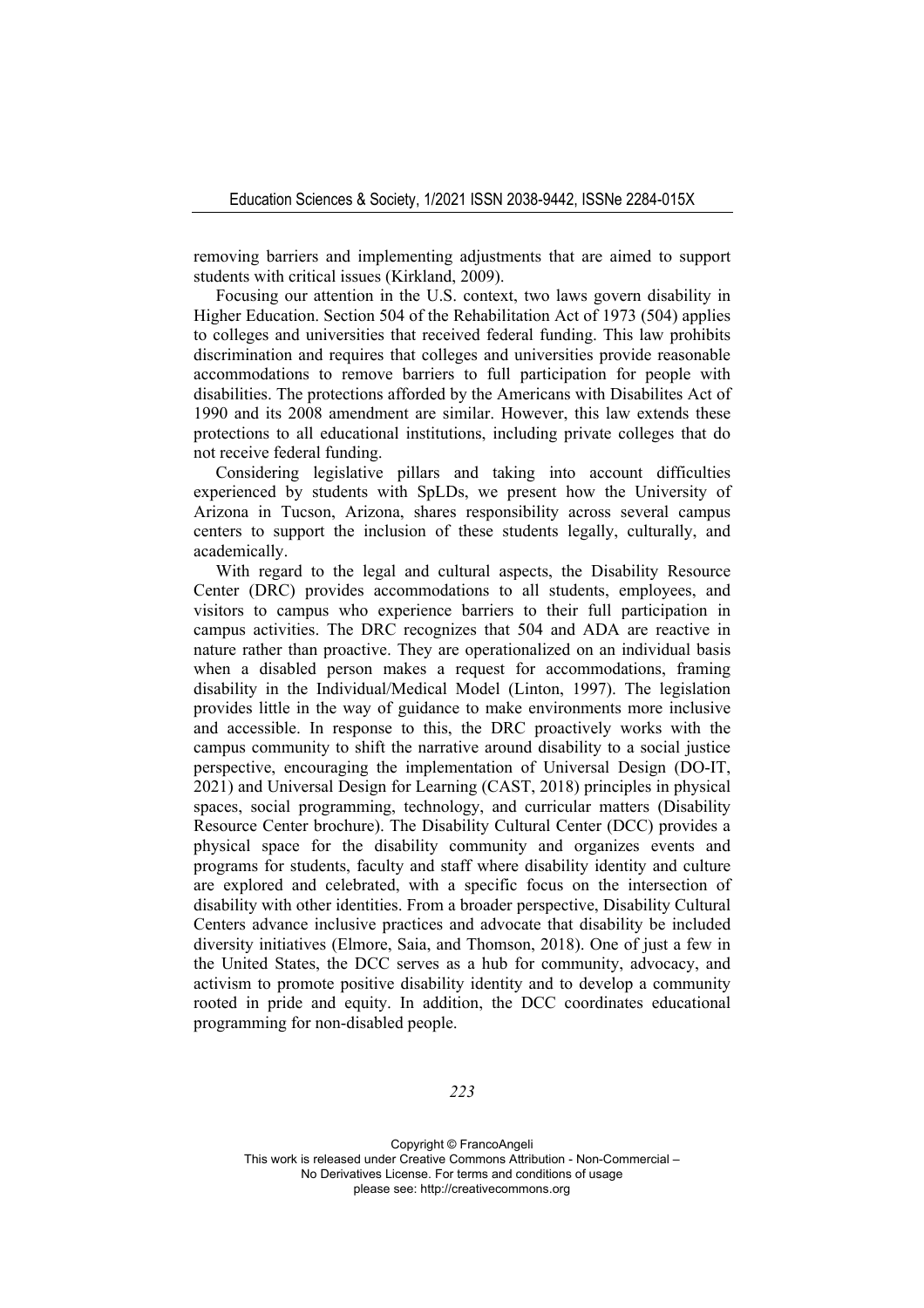For students with learning disabilities, finding adequate learning support is important. The Strategic Alternative Learning Techniques (SALT) Center provides comprehensive services to support students' academic success. Students who enroll with the center can receive academic coaching, tutoring in their individual courses, educational technology support, and psychological services. In combination, these services provide robust assistance. The SALT Center utilizes a Learning Partnerships Model (Magolda and King, 2004) when working with students. This model validates students as knowers, situates learning in the student's experiences, and defines learning as a mutually constructed. As a result, the student and the educator share authority and work as a pair, putting the student at the center of the learning experience. Academic coaching is provided by Student Support Specialists in weekly meetings with students. Specialists assist with executive functioning, helping students develop strategies to plan, initiate, and complete academic tasks. They teach students learning strategies related to the different subject areas and help students navigate the physical and virtual spaces on campus. Specialists also assist students in refining their self-advocacy skills and choosing their area of study and possible careers. The learning partnership that is established between student and Specialist is instrumental in building students' self-confidence. Tutoring services utilize the frameworks of Self-Regulated Learning (SRL) (Boekaerts, 1999) and multi-modal learning. SRL encourages students to monitor their motivation, comprehension, and use of strategies. Students are encouraged to use tutoring as a form of co-regulation to initiate tasks and complete academic work. Tutors review course content with students while also demonstrating learning strategies they can use during independent study. These strategies are multi-modal, involving auditory, visual, and kinesthetic learning techniques, which have been shown to improve comprehension and memory (Clark and Paivio, 1991). Tutoring is available as one-on-one appointments for specific courses or drop-in support for writing and math support as needed. Lastly, the SALT Center promotes the use of educational technology and provides clinical psychology services. Students can meet with peer tutors to learn how to use various applications and computer programs for reading, writing, time management, and organization. These technologies can improve fluency, comprehension, and memory with learning tasks. Additionally, students with learning disabilities experience mental health issues at higher rates than the general population (Smiley, 2005). Psychological counseling is available to all students enrolled in the SALT Center as an additional layer of support beyond academics.

*224*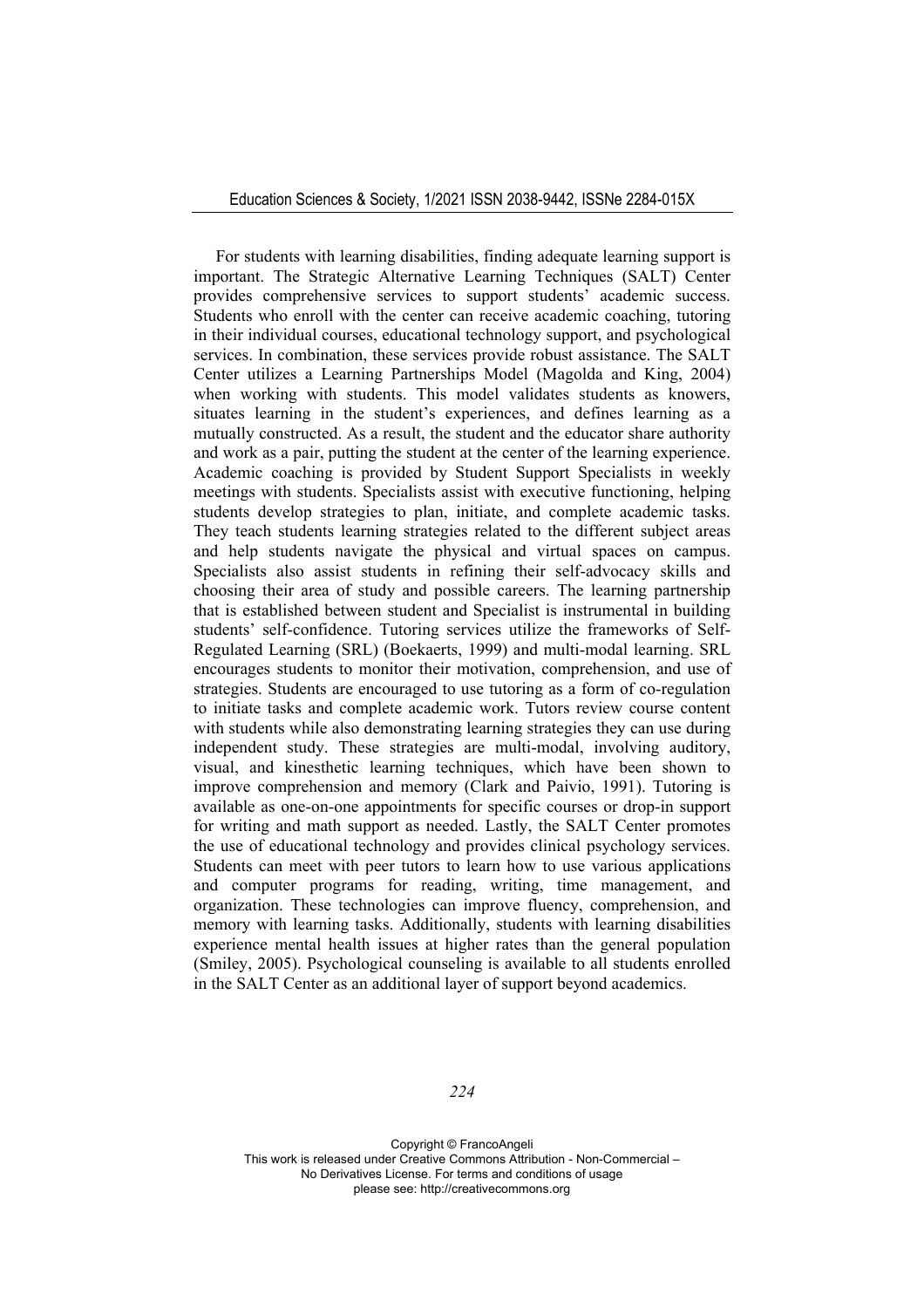#### **4. Conclusions**

The organizational structures, theoretical frameworks, and student services implemented at the University of Arizona, outlined in this paper as an example of reference, allows us to reflect on some of the strategic actions capable of promoting greater accessibility and inclusion in University contexts.

Inclusive education requires more than a shared physical space It requires that communities share common values and institute policies and practices that are truly inclusive, affecting the day-to-day course of students' lives (Mogharreban and Bruns, 2009; Cologon, 2014; Bellacicco, 2018). Learning supports and structures must not be separate from, but embedded within, everyday educational activities and student experiences (Anderson and Boyle, 2015). For students with Learning Differences, it is essential that educators create supportive learning environments that serve as safe spaces where students feel welcomed and valued, and are comfortable sharing their thoughts and ideas (Mitchell, 2014). These environments must also focus on providing educational practices of the highest quality that lead to full educational participation (Ainscow, 2015; Messiou *et al*., 2016; Baumeister and Leary, 2017; Scorgie and Forlin, 2019). Consequently, one of the most important elements of support for students with SpLDs in the university context is emotional or psychological counselling to help lower the level of anxiety and stress. Students with SpLDs are not always at ease in new, different situations and far from their 'comfort zone'. This is especially important in the transition period between secondary and postsecondary educational settings, when greater demand for students' self-reliance is required (Mellard, 2005). A shift in responsibility from special educators and parents to the students themselves is required in the academic context, with regard to obtaining information and advocating for services.

For these reasons, in order to ensure quality University experiences, it becomes necessary to carry out actions that contribute to achieving greater autonomy and awareness of the personal aspirations for those who attend (Mura, 2011, 2018), ensuring active participation in the training path (Rainone *et al*., 2010). Emancipatory research could therefore represent an effective approach to detect the indicators that determine the quality of inclusion, highlighting, for example, the need to introduce any changes and measures to improve and optimize human, material, educational, and technological resources. By adopting the paradigm of inclusion, in the transformation of students with disabilities from passive users of services to protagonists, an improvement in the services themselves would be achieved (Giaconi *et al*., 2020). As already specified in other works (Giaconi *et al*.,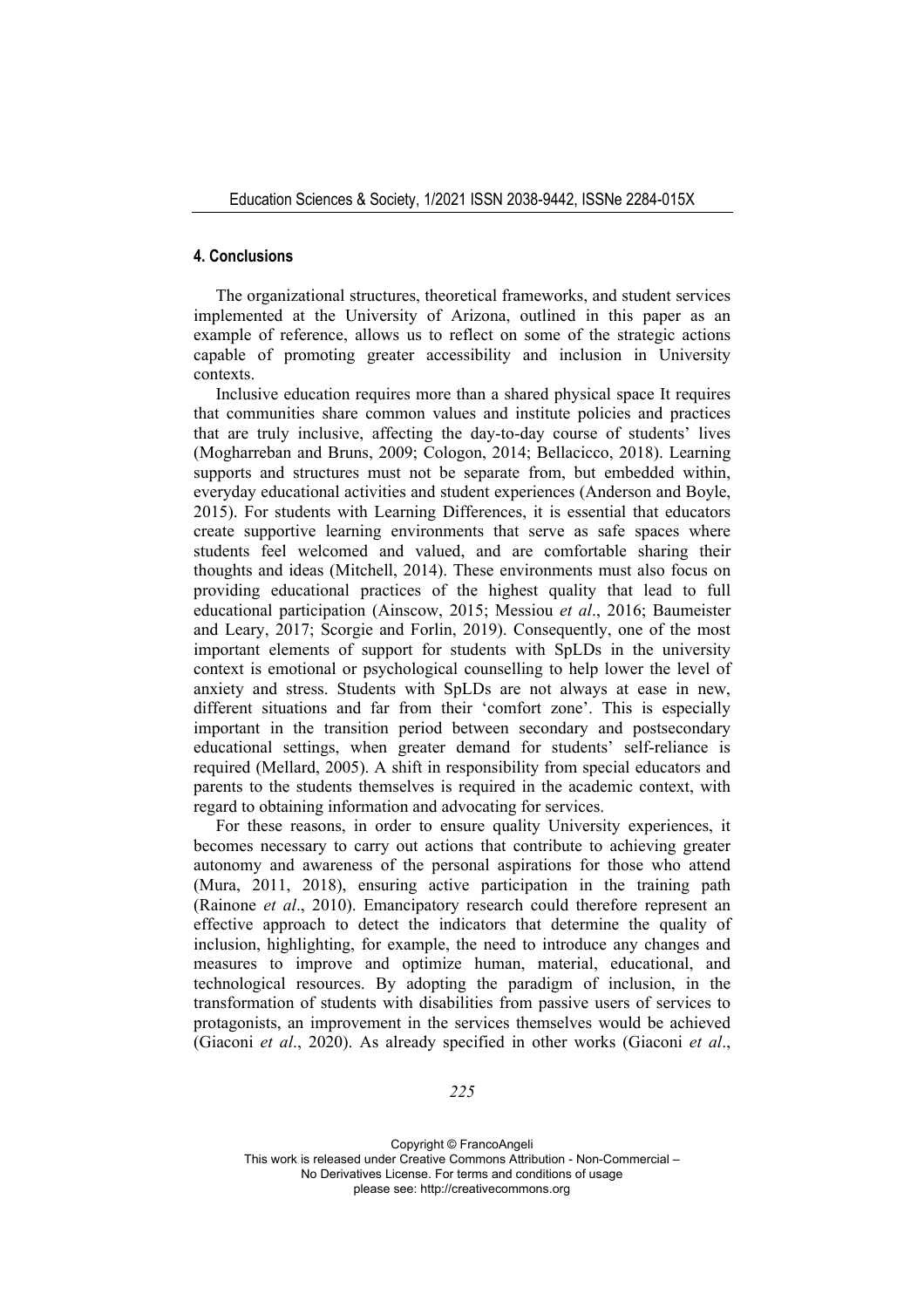2018; D'Angelo *et al*., 2020; Del Bianco *et al*., 2020) success factors in promoting student participation and organizational development trajectories can be identified in the dimensions of self-determination (Del Bianco, 2019, 2019a) and self-representation (Del Bianco *et al*., 2020) of the student population with SpLDs. Moments of co-planning can help to organize proposals that respond effectively to their needs, proceeding from the perspective of a collaborative design for all. In this direction, inclusive education can enhance the students' experiences, satisfaction, and even more, their Quality of Life (Mitchell, 2014; Giaconi, 2015; D'Angelo *et al*., 2020; Del Bianco *et al*., 2020).

#### **References**

- Ainscow M. (2015). *Towards self-improving school systems: Lessons from a city challenge*. London: Routledge.
- Americans With Disabilities Act (ADA) (1990). 42 U.S.C. P.L. No. 101-336.
- Anderson J., Boyle C. (2015). Inclusive education in Australia: rhetoric, reality and the road ahead. *Support for Learning*, 30(1): 4-22.
- Angelini D., Ghidoni E., and Stella G. (2011). L'affaticamento dei dislessici adulti nella lettura: uno studio pilota. In: Genovese E., Ghidoni E., Guaraldi G. and Stella G., a cura di, *Dislessia nei giovani adulti. Strumenti Compensativi e strategie per il successo*. Trento: Centro Studi Erickson.
- Baumeister R. F., Leary M. R. (2017). The Need to Belong: Desire for Interpersonal Attachments as a Fundamental Human Motivation. *Interpersonal Development*, 117(3): 57-89.
- Bellacicco R. (2018). *Verso una università inclusiva. La voce degli studenti con disabilità*. Milano: FrancoAngeli.
- Boekaerts M. (1999). Self-regulated learning: Where we are today. *International journal of educational research*, 31(6): 445-457.
- Brinckerhoff L.C., McGuire J.M. and Shaw S.F. (2002). *Postsecondary education and transition for students with learning disabilities*. Austin: PRO-ED.
- Capellini S.A. and Souza A.V. (2008). Avaliação da função motora fina, sensorial e perceptiva em escolares com dislexia do desenvolvimento. In: Sennyey A.L., Capovilla F.C. and Montiel J.M. editor, *Transtornos de aprendizagem: da avaliação à reabilitação*. São Paulo: Artes Médicas.
- CAST (2018). *Universal design for learning guidelines version 2.2*. CAST-The UDL Guidelines. http://udlguidelines.cast.org.
- Chiappetta Cajola L. (2019). *Il PEI con l'ICF: ruolo e influenza dei fattori ambientali. Processi, strumenti e strategie per la didattica inclusiva*. Roma: Anicia.
- Clark J.M. and Paivio A. (1991). Dual coding theory and education. *Educational psychology review*, 3(3): 149-210.

*226* 

Copyright © FrancoAngeli

This work is released under Creative Commons Attribution - Non-Commercial –

No Derivatives License. For terms and conditions of usage

please see: http://creativecommons.org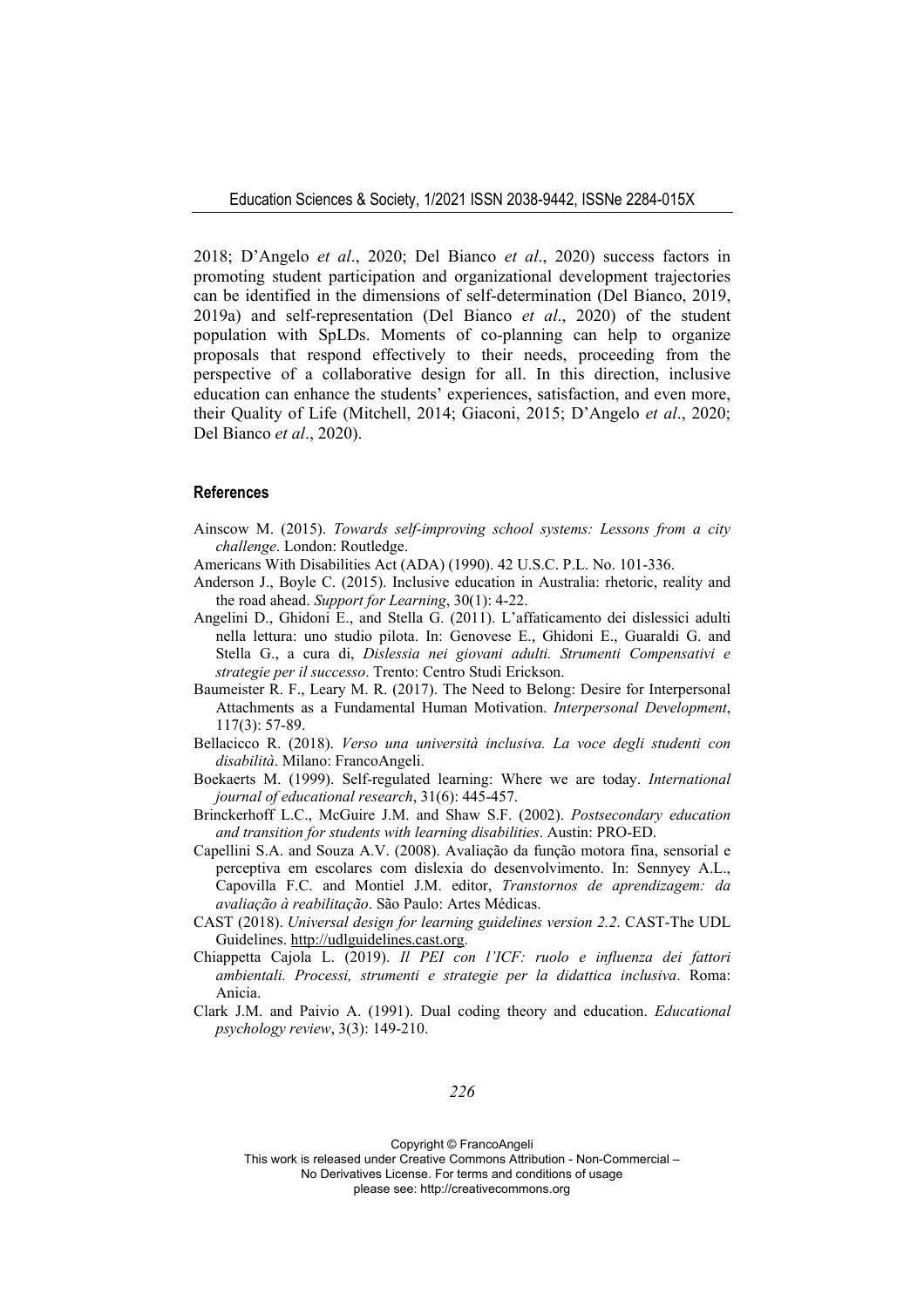- Cologon K. (2014). *Inclusive education in the early years: Right from the start*. Oxford: Oxford University Press.
- Cornoldi C., Tressoldi P.E., Tretti M.L. and Vio C. (2010). Il primo strumento compensativo per un alunno con dislessia: un efficiente metodo di studio. *Giornale Italiano di ricerca e clinica applicativa: Dislessia*, 7(1): 77-87.
- Cortiella C. and Horowitz S. H. (2014). *The State of Learning Disabilities: Facts, Trends and Emerging Issues*. New York: National Center for Learning Disabilities.
- Cummings R., Maddux C.D. and Casey J. (2000). Individualized transition planning for students with learning disabilities. *The Career Development Quarterly*, 49(1): 60-72.
- D'Angelo I., Giaconi C., Del Bianco N. and Perry V. (2020). Students' Voice and Disability: Ethical and methodological reflections for Special Pedagogy research. *Education Sciences & Society*, 11(1): 112-123.
- D'Angelo I. and Del Bianco N., a cura di (2019). *Inclusion in the University. Studies and practices*. Milano: FrancoAngeli.
- Del Bianco N. (2019a). *Autodeterminazione nelle persone con disabilità intellettive. Studi, ricerche e questioni di pedagogia speciale*. Milano: FrancoAngeli.
- Del Bianco N. (2019). Technological tools used by University Students with Specific Learning Disorders: an analysis proposal through rankings. In: D'Angelo I., Del Bianco N., a cura di, *Inclusion in the University. Studies and practices*. Milano: FrancoAngeli.
- Del Bianco N., Paviotti G., Giaconi C. and Perry V. (2020), Inclusive processes at the University during the Covid-19 time: strategic guidelines and case studies from the Inclusion Project 3.0. *Nuova Secondaria*, 2: 511-529.
- Disability Cultural Center (n.d.). *Disability cultural center; The university of Arizona*. Retrieved April 29, 2021 from https://drc.arizona.edu/cultural-center.
- DO-IT (2021, April 9). *What is universal design? Disabilities, Opportunities, Internetworking, and Technology.* https://www.washington.edu/doit/whatuniversal-design-0.
- DuPaul G.J., Pinho T.D., Pollack B.L., Gormley M.J. and Laracy S.D. (2017). Firstyear college students with ADHD and/or LD: Differences in engagement, positive core selfevaluation, school preparation, and college expectations. *Journal of Learning Disabilities*, 50: 238-251.
- Elmore K., Saia T. and Thomson E.A. (2018) *Special Feature: An introduction to disability cultural centers in US higher education, part I.* https://www.ahead.org/professional-resources/publications/hub/hub-nov-2018/hub-nov-2018-special-feature-disability-cultural-centers.

Friso G., Cornoldi C., Russo M.R., Paiano A. and Amadio V. (2011). *Studio efficace per ragazzi con DSA: Un metodo in dieci incontri*. Trento: Edizioni Erickson.

Giaconi C., Capellini S.A., Del Bianco N., Taddei A. and D'Angelo I. (2018). Study Empowerment for inclusion. *Education Sciences and Society*, 9(2): 166-183.

*227* 

Giaconi C. (2015). *Qualità della vita e adulti con disabilità*. Milano: FrancoAngeli.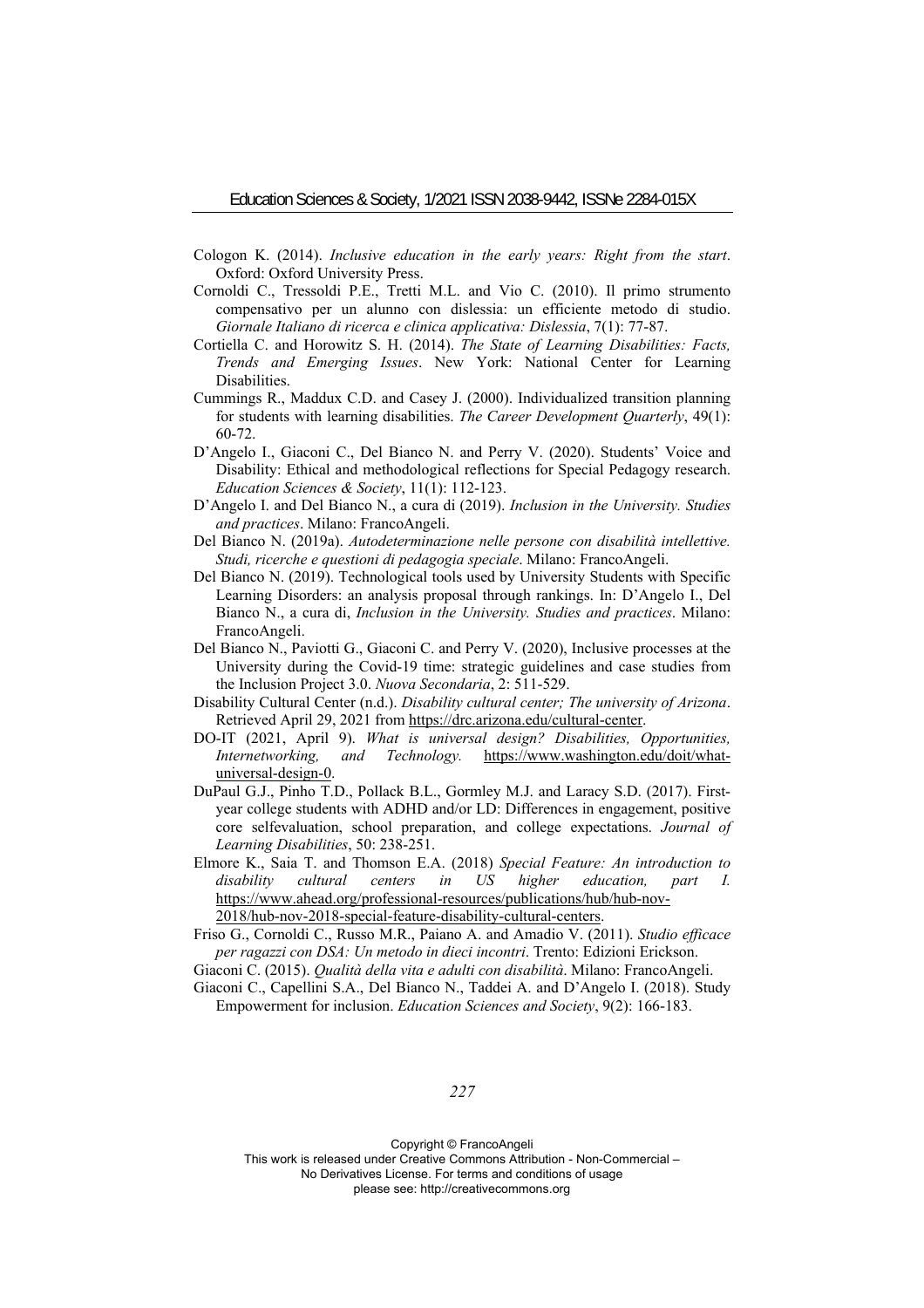- Giaconi C, Del Bianco N., D'Angelo I. and Kraus A. (2020). New perspectives for Inclusive University Teaching: EduPlan4Inclusion. *Education Sciences & Society*, 11(1): 159-168.
- Giaconi C. and Capellini S.A. (2015). *Conoscere per includere. Riflessioni e linee operative*. Milano: FrancoAngeli.
- Hatcher J., Snowling M.J. and Griffiths Y.M. (2002). Cognitive assessment of dyslexic students in higher education. *British journal of educational psychology*, 72(1): 119-133.
- Heiman T. (2006). Social support networks, stress, sense of coherence and academic success of university students with learning disabilities. *Social psychology of education*, 9(4): 461-478.
- Heiman T. and Olenik-Shemesh D. (2012). Students with learning disabilities in higher education: Use and accessibility of assistive technology, website courses and their correlation to students' hope and wellbeing. *Journal of Learning Disabilities*, 45: 308-318.
- Ianes D. and Cramerotti S. (eds.) (2007). I*l piano educativo individualizzato. Progetto di vita*. Trento: Erickson.
- Ianes D., Cramerotti S. and Scapin C. (2019). Profilo di funzionamento su base ICF-CY e Piano educativo individualizzato. Trento: Erickson
- Jacques J.G. and Abel N.R. (2020). Using the stepped care model to empower university students with learning disabilities. *Journal of College Counseling*, 23(1): 85-96.
- Kirkland J. (2009). The development of protocols for assessment and intervention at university for students with dyslexia. In Reid G. (ed.), *The Routledge companion to dyslexia*, New York: Routledge/Taylor & Francis Group.
- Lascioli A. and Pasqualotto L. (2011). *Il piano educativo individualizzato su base ICF. Strumenti e prospettive per la scuola*. Roma: Carrocci Faber.
- Linton S. (1997). Reassigning meaning. In: Davis L.J. (ed.) *The disability studies reader*. London and New York: Routlege.
- Magolda M.B.B. and King P.M. (2004). *Learning partnerships: Theory and models of practice to educate for self-authorship*. Sterling, VA: Stylus Publishing, LLC.
- Medeghini R., Valdalà G., Fornasa W. and Nuzzo A. (2015). *Inclusione sociale e disabilità*, Trento: Erickson.
- Mellard D. (2005). Strategies for transition to postsecondary educational settings. *Focus on Exceptional Children*, 37(9): 1-19.
- Messiou K., Ainscow M. Echeita G., Goldrick S., Hope M. Paes I., Sandoval M., Simon C. and Vitorino T. (2016). Learning from differences: A strategy for teacher development in respect to student diversity. *School Effectiveness and School Improvement*, 27(1): 45-61.
- Mitchell D. (2014). *What really works in special and inclusive education: Using evidence-based teaching strategies*. London: Routledge.
- Mogharreban C.C., Bruns D.A. (2009). Moving to inclusive pre-kindergarten classrooms: Lessons from the field. *Early Childhood Education Journal*, 36(5): 407-414.